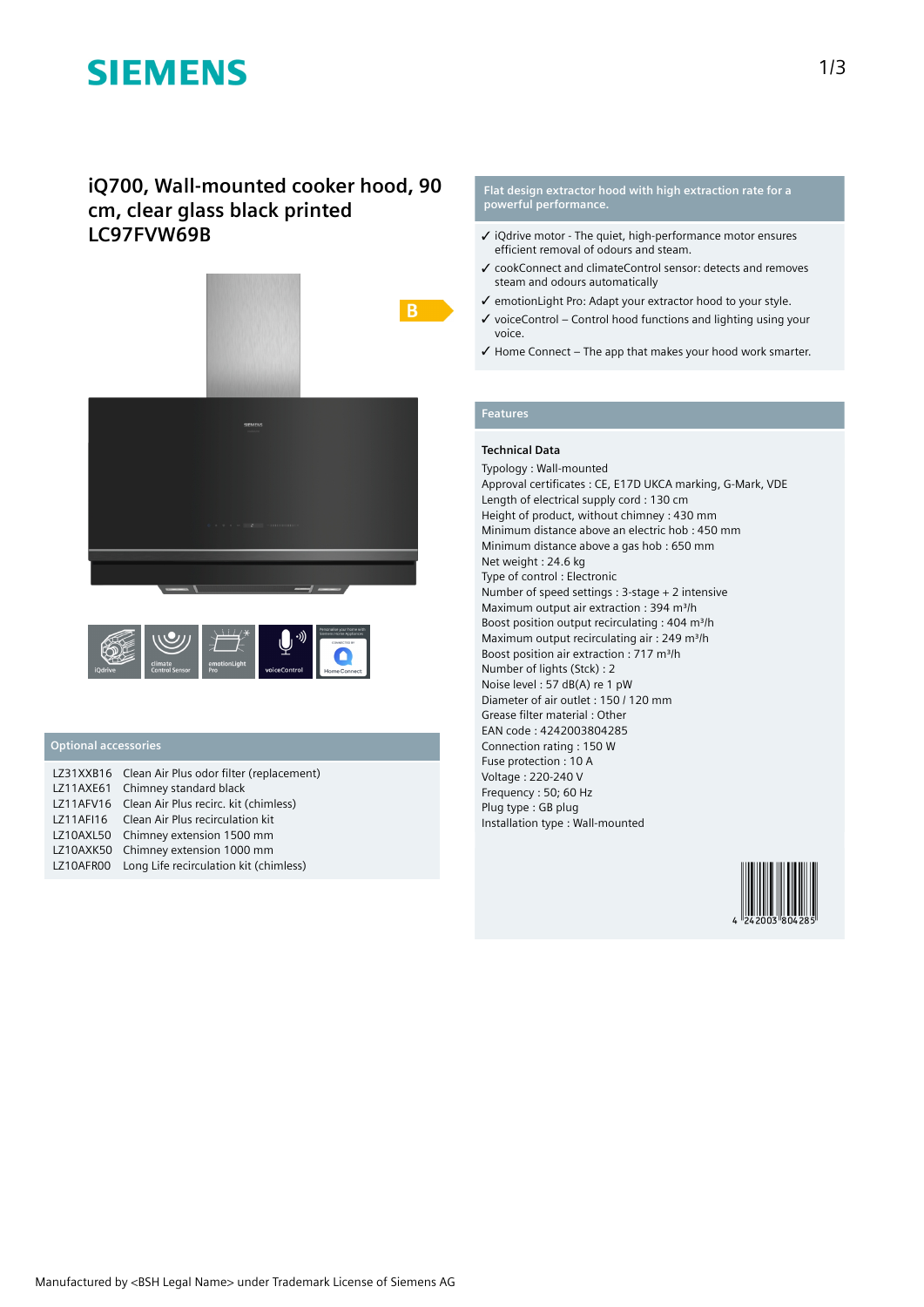# **SIEMENS**

# **iQ700, Wall-mounted cooker hood, 90 cm, clear glass black printed LC97FVW69B**

## **Features**

#### **Key performance features:**

- Energy Efficiency Class: B (at a range of energy efficiency classes from  $A_{+++}$  to D)
- Extraction rate according to EN 61591 ø 15 cm:
- max. Normal use394m³/h
- Intensive717 m³/h
- Noise max. Normal Level: Noise, max. speed in normal us: 57 dB dB\*

#### **Home Connect: Remote Monitoring and Control**

- Home Connect: Remote Monitoring and Control for connected home appliances and operation via smartphone or tablet (only in countries where Home Connect service is available)
- The Home Connect functionality can be extended by integrating numerous applications from external cooperation partners (partnerships)
- Voice Control enabled via popular voice assistants (only in countries where this service is available)

#### **Features**

- climateControl sensor
- Additional functions: Ambient light RGB
- Boost function
- cookConnect hob based hood control
- 3 power levels and 2 intensive settings
- softLight with dimmer function
- 2 x 3w LED Light
- Colour Temperature: 3500 K
- Efficient BLDC motor
- Twin channel high performance fan motor
- Automatic after running (Automatic after running (10 minutes))
- Automatic intensive revert (6mins)
- Black grease filter
- Grease and charcoal filter saturation indicators
- easy to clean Inner frame
- 2 x metal grease filter cassettes

#### **Design**

- Black glass
- • Chimney hood
- Installation: wall
- 
- touchControl for extractor speeds and light
- Electronic control
- Rim ventilation
- Installation system: Wall fixing inclined/flat/cube

### **Performance/technical information**

- Suitable for ducted and re-circulating operation
- In recirculation operation chimless use possible
- For recirculated extraction a recirculating kit or a CleanAir
- recurculation kit (accessory) is needed
- Max. extraction rate: 717 m3/h
- Noise level according to EN 60704-3 and EN 60704-2-13 exhaust air:
- Max. normal use:57dB(A) re 1 pW
- Intensive:70 dB(A) re 1 pW
- Power rating: 150 W
- Light Intensity: 589 lux
- Electrical cable length 1.3 m
- Diameter pipe Ø 150 mm (Ø 120 mm enclosed)
- Dimensions exhaust air (HxWxD): 969-1239 x 890 x 263 mm
- Dimensions recirculating, chimney (HxWxD): 1029-1299 x 890 x 263mm
- ●
- Dimensions recirculating, chimless (HxWxD): 500 mm x 890 x 263 mm
- Dimensions recirculating with CleanAir module (HxWxD):
- 1159 x 890 x 263mm mounting with outer chimney
- 1229-1499 x 890 x 263 mm mounting with telescopic chimney
- Blower Efficiency Class: B\*
- Lighting Efficiency Class: A\*
- Grease Filtering Efficiency Class: B\*
- Average Energy Consumption: 40 kWh/year\*

### **Optional accessories**

- Recirculating kit LZ10AXL50
- *\* In accordance with the EU-Regulation No 65/2014*